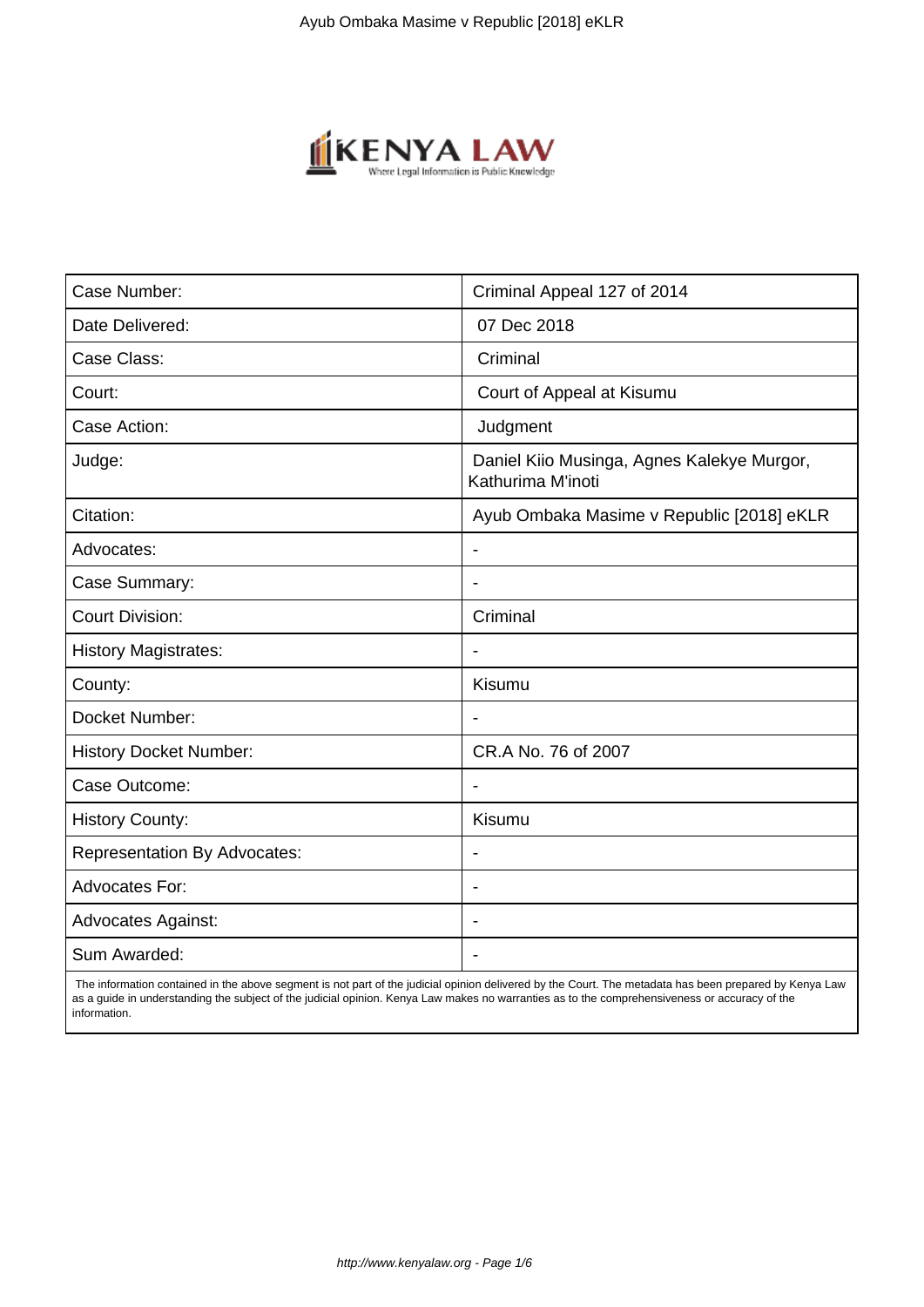# **IN THE COURT OF APPEAL**

## **AT KISUMU**

## **(CORAM): MUSINGA, M'INOTI & MURGOR, JJ.A)**

## **CRIMINAL APPEAL NO. 127 OF 2014**

## **BETWEEN**

**AYUB OMBAKA MASIME.........................................................APPELLANT**

**AND**

**REPUBLIC ...........................................................................................RESPONDENT**

*(Appeal from judgment of the High Court of Kenya at Kisumu, J.W. Mwera & J. R.Karanja, JJ) dated 4th August, 2009*

*in*

*H.C.CR.A No. 76 of 2007)*

*\*\*\*\*\*\*\*\*\*\*\*\*\*\*\*\*\*\*\*\*\*\*\*\*\**

#### **JUDGMENT OF THE COURT**

*Ayub Ombaka Masime, the appellant,* was charged with the offence of robbery with violence contrary to *section 296 (2)* of the *Penal Code*. The particulars of the offence were that on the 11<sup>th</sup> October 2006 at about 10.45pm at the Nyalenda "B" Sub Location in Kisumu District of the former Nyanza Province, the appellant, jointly with others not before the court, robbed Zakaria Maope Nyambasi of his identity card, one biro pen and Kshs. 150, all valued at Kshs 160, and immediately before or immediately after the robbery he used actual violence on *Zakaria Maope Nyambasi (Maope), PWI.*

The trial magistrate convicted and sentenced the appellant to death as prescribed by law upon finding that the offence of robbery with violence was proved beyond reasonable doubt. The appellant was dissatisfied with the decision, and appealed to the High Court (Mwera and Karanja, JJ), which upheld the conviction and sentence of the trial court.

The appellant now prefers an appeal to this Court on the grounds that the learned judges erred in law in reaching a finding that was against the weight of the evidence that the appellant was in recent possession of the stolen goods, and in failing to reevaluate the evidence that was before the trial court.

In the submissions on behalf of the appellant, learned counsel, *Mr. O. Okoyo* contended that the High Court found that there was no proper identification of the appellant, but relied on the doctrine of recent possession to convict the appellant, on the basis that he was found in possession of the complainant's money and a biro pen. Counsel further submitted that the appellant had testified that he was on his way home when he met some police officers who stopped him and searched his pockets; that they demanded that Maope give them a pen with which to write the serial number of the Kshs 100/- note recovered from the appellant.

Counsel also contended that with regard to the money, the High Court did not evaluate the evidence to ascertain the time it would have taken to transfer or pass on the Kshs. 50 which was not recovered from him. It was counsel's case that the court ought not to have convicted the appellant on the basis of Kshs. 100 since the alleged robbery was in respect of Kshs. 150. Finally counsel urged us to review the sentence, should we uphold the conviction, in the view of the decision of the Supreme Court in *Francis Karioko Muruatetu & Another v. Republic, SC Pet. No. 16 of 2015*.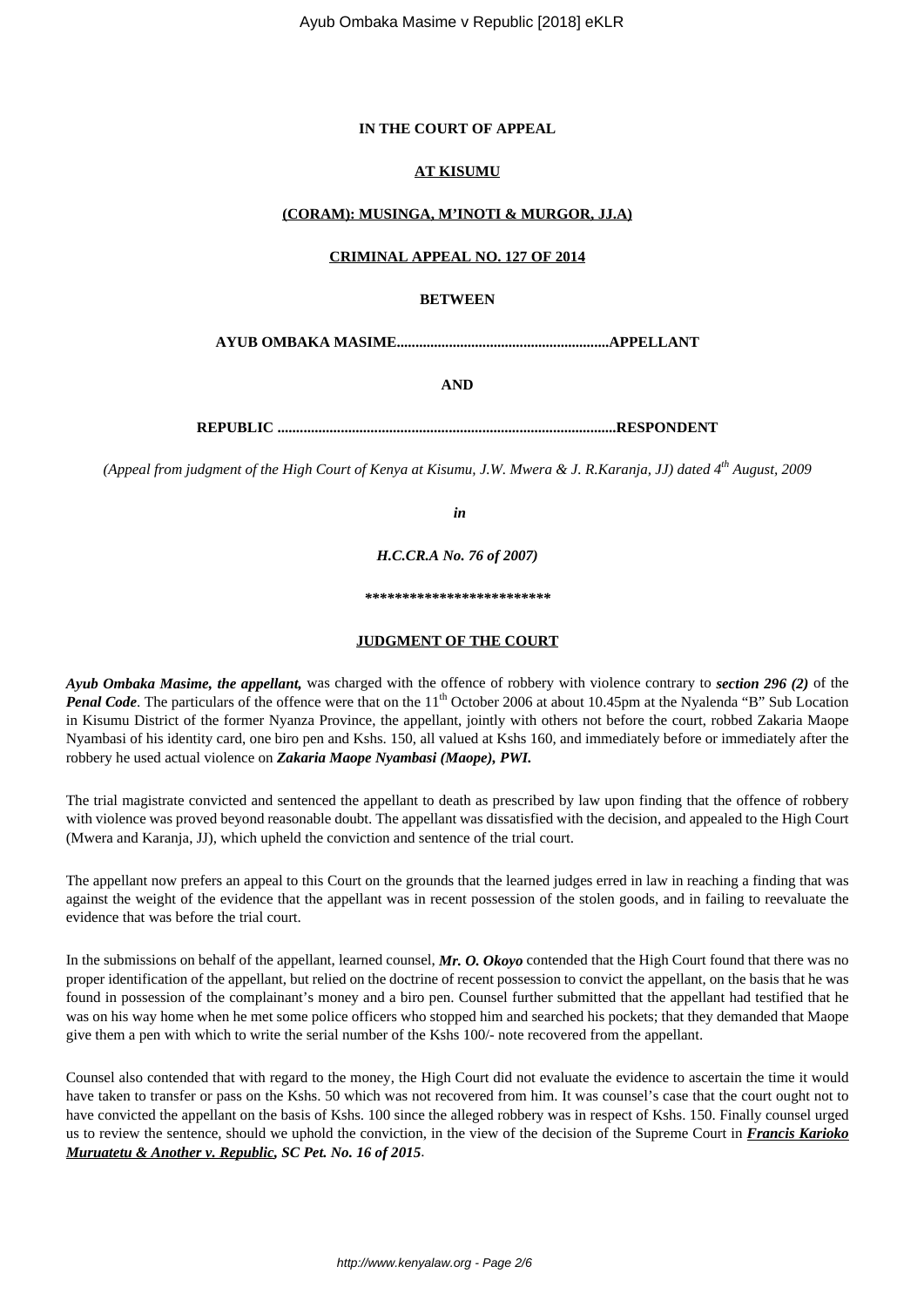*Mr. Ketoo*, learned counsel for the State conceded the appeal, and reiterated that the conviction was based on the doctrine of recent possession, but submitted that the only money found in the appellant's possession was Kshs. 100 and not Kshs. 150 as specified in the charge sheet. With respect to the pen, counsel further submitted that though the police officer had testified that the pen was in the appellant's pocket, the appellant had denied that it was recovered from him. Further, it was posited that though Maope had testified that the appellant was with 4 other people, there was no evidence pointing to the participation of the other attackers or that the missing Kshs. 50 was taken by one of them.

The jurisdiction of this Court, it is clearly defined as determining only questions of law on second appeals. See *Joseph Njoroge vs Republic [1982] KLR 388.*

We have considered the grounds of appeal and the parties' submissions and are of the view that the issue for determination is, whether the appellant was found in recent possession of Kshs. 150 and the biro pen that were stolen from the complainant.

At this juncture a brief outline of the facts is essential. At about 10.45pm on 11<sup>th</sup> October 2006, after a brief stop for two beers at Yanga Bar, Maope, an employee of Telkom Kenya, requested the bar's watchman to escort him to his house which was about 200 metres away. After they walked for a few minutes, four young men who were walking very fast overtook them. They then turned and confronted Maope and the watchman and demanded Maope's mobile phone. As he did not have one, the attackers emptied his pockets, while two of them restrained the watchman. They robbed him of Kshs. 150, a biro pen with the name Oketcha C.O., one of Maope's colleagues at work, written on a piece of paper inside the pen's tube, and a copy of an identity card.

According to Maope, the robbers carried on walking in the same direction, but soon thereafter they turned around and ran back towards them, as police officers on patrol in the area were chasing after them. One of them, the appellant herein, was apprehended by the police officers. Maope reported the incident, and identified the appellant, as one of the persons who had just robbed him. The appellant was searched, and the biro pen and Kshs. 100 were found in his possession. *Jason Odhiambo, PW2,* who was with Maope at the time of the robbery, repeated the evidence as narrated by Maope. He too had identified the appellant.

*PC Fredrick Muindi*, *PW3*, and his colleagues were on patrol in the area on the night in question when he saw a group of four young men walking towards them. When they ordered them to stop, they ran off in different directions, but the police officers managed to arrest the appellant. It was while they were questioning him that Maope arrived at the scene and reported that he was robbed of Kshs. 150, a biro pen and a copy of an identity card by the appellant whom they identified. When they searched him, they found a pen which Maope identified as one of the items that was stolen from him.

The pen belonged to *Charles Otieno Okecha, PW4,* Maope's colleague who had lent it to him in the office, but Maope had not returned it; that the next day Maope had informed him that the pen had been stolen during a robbery whilst he was on his way home.

In his defence, the appellant testified that he was walking along the road, when he saw people running away from police officers who were chasing them. They arrested him and when Maope arrived at the scene, he identified him as the one of the people who had robbed him. The appellant admitted that he was searched, and Kshs. 100 note which Maope had removed from his (the appellant's) pocket was recovered from him; that the police officers had requested Maope for a pen to record the serial number of the Kshs. 100 note, and he was surprised when the pen was produced as an exhibit yet it was not recovered from him. He also claimed that the Kshs. 100 belonged to him.

Relying on the factors outlined in *Republic vs Turnbull (1976) 3 All ER 549*, the High Court found that the conditions at the scene of the offence were not conducive for identification of the appellant, and concluded that he appellant was not properly identified. The court however found that the appellant was circumstantially linked to the offence through the doctrine of recent possession, and hinged the appellant's conviction on this evidence.

On the finding on the doctrine of recent possession, the learned judges had this to say;

*"The learned magistrate did not believe the appellant's explanation of his possession of the stolen items immediately after the offence. The learned trial magistrate opined that the explanation was an afterthought.* 

*We share the opinion with the learned trail magistrate and add that the explanation was so improbable as to be the truth. The appellant was arrested "red-handed" and found with items stolen from the complainant a few minutes or seconds ago. As it were*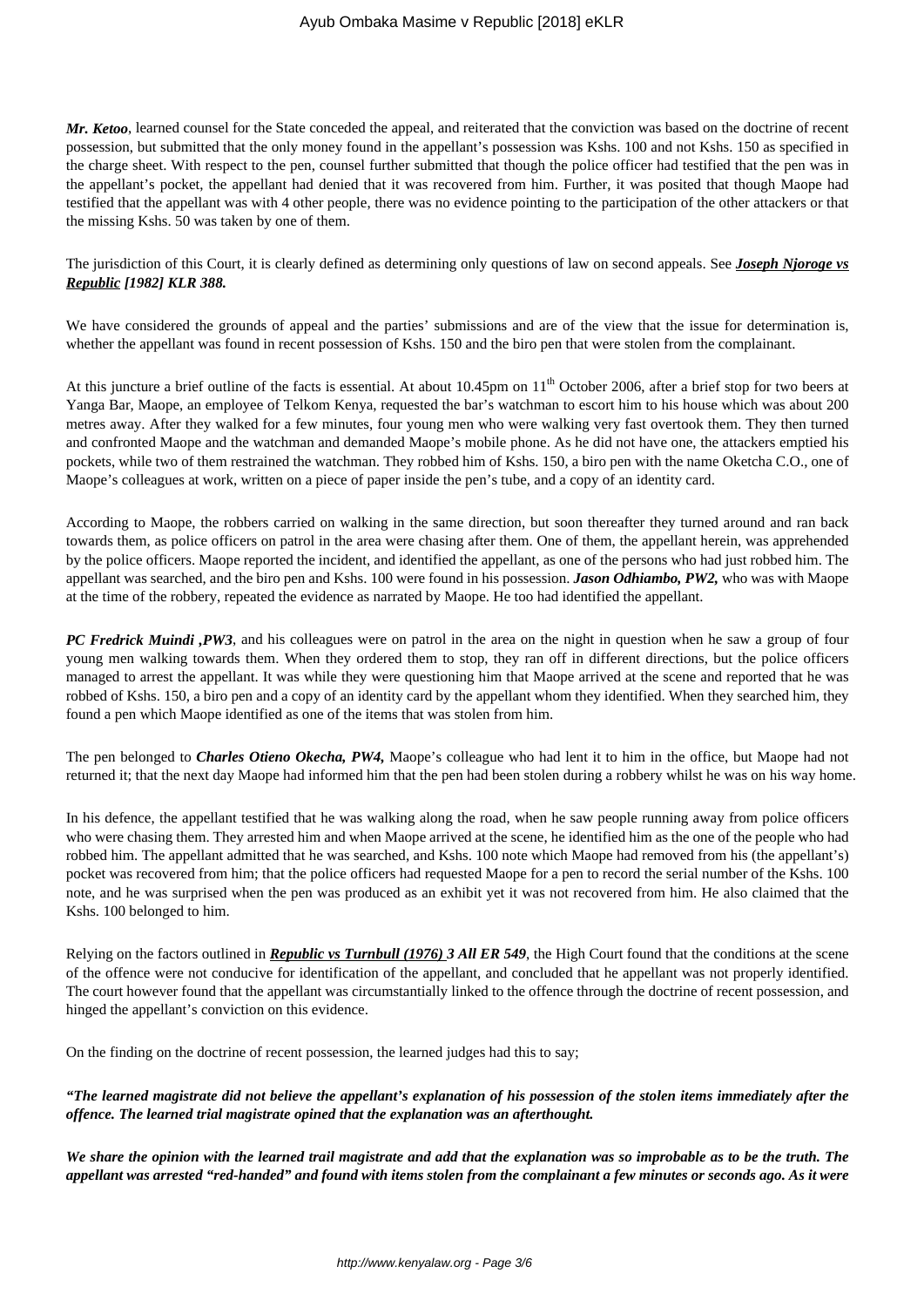*the appellant was in most recent possession of stolen goods. The evidence in support of the fact was not at all or significantly discredited."*

In the case of *Isaac Nanga Kahiga alias Peter Nganga Kahiga v/s Republic, Criminal Appeal No. 272 of 2005* (unreported), the Court delivered itself in these terms:

*"....It is trite law that before a court of law can rely on the doctrine of recent possession as a basis of conviction in a criminal case, the possession must be proved. In other words, there must be positive proof first, that the property was found with the suspect, and secondly that, the property is positively identified as the property of the complainant, thirdly that the property was recently stolen from the complainant. The proof as to time, as has been stated over and over again, will depend on the easiness with which the stolen property can move from one person to another. In order to prove possession, there must be acceptable evidence as to search of the suspect and recovery of the alleged stolen property, and in our view any discredited evidence on the same cannot suffice no matter how many witnesses ............."*

In the case of *Hassan vs Republic (2005) 2 KLR 11*, the court stated that;

*"Where an accused person is found in possession of recently stolen property in the absence of any reasonable explanation to account for this possession a presumption of fact arises that he is either the thief or a receiver".* 

The appellant's case is that he was not found in recent possession of Kshs. 150 and that the biro pen was borrowed by the police officers from Maope to write the serial number of the Kshs. 100 note that was never recovered from him.

When the principles for establishing the doctrine of recent possession are applied to the circumstances of this case, beginning with recovery of Kshs. 100 instead of Kshs. 150, the questions that come to the fore are whether the amount of Kshs. 150 belonged to Maope or to the appellant, and if so, whether the missing Kshs. 50 was easily transferable.

Maope stated that the appellant and three other attackers emptied his pockets and stole his money which was in denominations of Kshs. 100 and Kshs. 50. Jakson Odhiambo, the watchman, confirmed that they were attacked, and Maope's money stolen from him. When the appellant was arrested by PC Muindi, only Kshs 100 was recovered from his pocket which money the appellant claimed belonged to him, and not to Maope.

Despite his explanation, there is nothing either in the cross examination of the prosecution witnesses or in his defence that explained how he came to be in possession of Kshs. 100. Like the trial court and the High Court, we are satisfied that this explanation was an afterthought.

As to the ease of transfer of the missing Kshs. 50, given that the money was in two different denominations, and it was not controverted that that the appellant was accompanied by other robbers, and given the circumstances, it would be a plausible enough explanation that Kshs. 50 could easily have been transferred from the appellant to one of the other attackers, and why it was not recovered in his possession.

Turning to the biro pen, Maope stated that he borrowed it from Okecha C.O, one of his workmates, which is how it came to be in his pocket. Inside the tube of the pen was a piece of paper with the name Okecha C. O written on it. Okecha C.O identified the pen as one he had lent to Maobe who had yet to return it to him. It is this pen that was found in the appellant's possession following the robbery. PC Muindi stated that he recovered the pen from one of the appellant's pockets.

Despite the appellant's defence that one of the police officers requested Maope for a pen so as to write down the serial number of the Kshs. 100 note, this explanation was not put to the prosecution witnesses at any time during the trial. In addition, no other explanation was offered as to how a pen belonging to Okecha C. O was found in his possession.

Without such explanation, we are satisfied that the appellant was found most recently in possession of Maope's money and pen, and failed to explain how they came to be in his possession. Further, we find that this evidence pointed to the appellant as being one of the robbers who attacked Maope on the night in question.

Following conviction for the offence, the appellant was sentenced to death. And since the delivery of the judgment of the High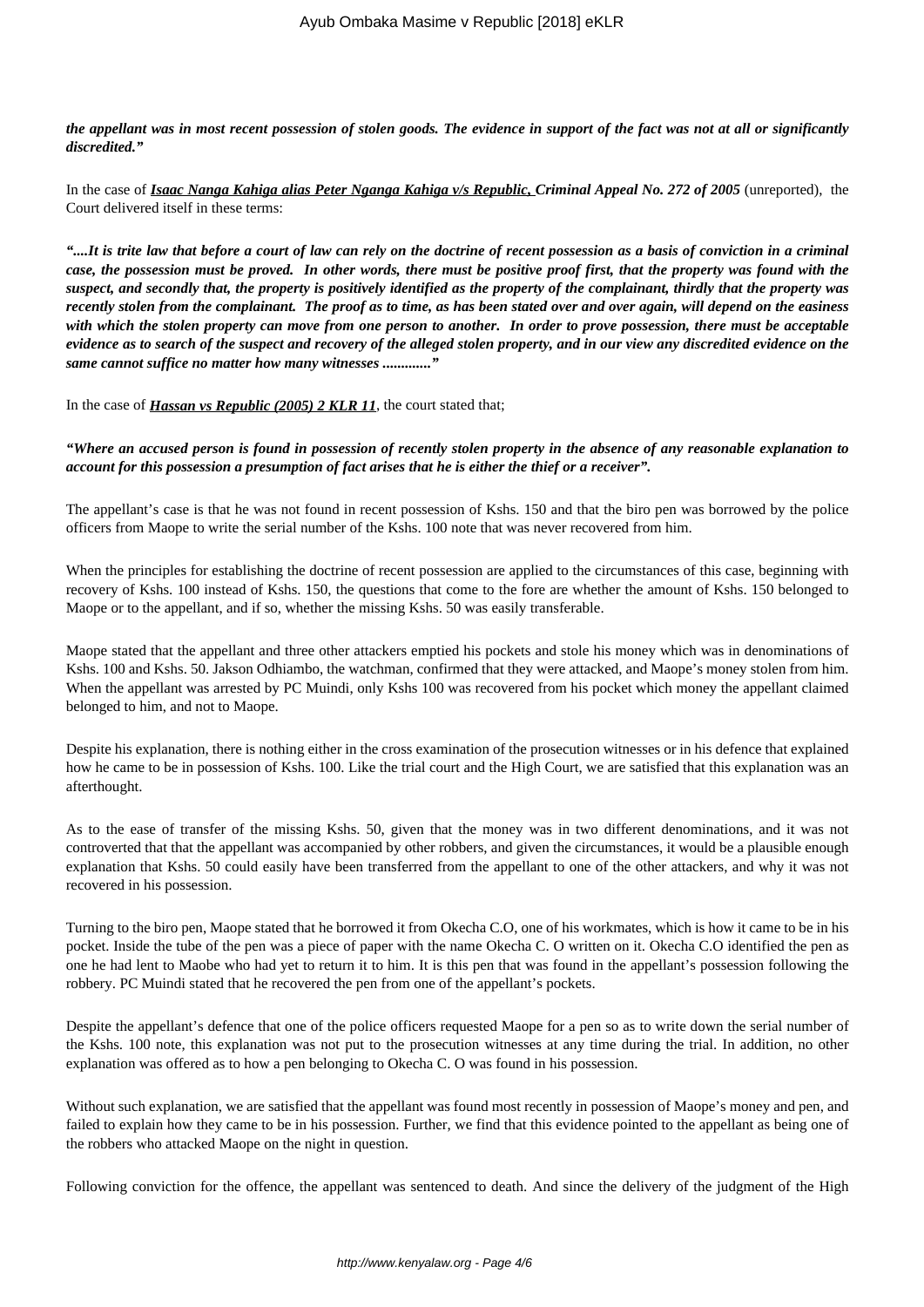Court, in the case of *Francis Karioko Muruatetu & Another v. Republic (Supra)* the Supreme Court has found that the mandatory death sentence prescribed for the offence of murder by *section 204* of the *Penal Code* is unconstitutional. The Court explained itself thus;

*"Section 204 of the Penal Code deprives the Court of the use of judicial discretion in a matter of life and death. Such law can only be regarded as harsh, unjust and unfair. The mandatory nature deprives the Courts of their legitimate jurisdiction to exercise discretion not to impose the death sentence in an appropriate case. Where a Court listens to mitigating circumstances but has, nevertheless, to impose a set sentence, the sentence imposed fails to conform to the tenets of fair trial that accrue to accused persons under Article 25 of the Constitution; an absolute right."* 

Though the *Muruatetu case (supra)* was concerned with the interpretation and application of *section 204* of the *Penal Code* on the offence of murder, we consider that the Supreme Court's reasoning may be interpreted and applied in much the same way to the mandatory death sentence specified by *section 296(2)* of the *Penal Code* for robbery with violence.

The appellant was a first offender, and craved for a non custodial sentence during mitigation. He was armed not, but sought to momentarily strangle the complainant in order to rob him. The complainant was not treated for any significant injury, and the items stolen from him were Kshs. 150 and a biro pen.

Whilst sentencing him, the trial magistrate observed that the offence for which he was found guilty did not permit the court any discretionary latitude, and consequently he was sentenced to death. In these circumstances, we are satisfied that the death sentence imposed on the appellant is disproportionate to the circumstances surrounding the offence. The appellant has been incarcerated since 16<sup>th</sup> October 2006, a period of about twelve years.

In sum, the appellant's appeal against conviction hereby fails and is dismissed in its entirety. As regards sentence, we hereby allow the appeal, set aside the sentence of death imposed on the appellant and substitute therefor a sentence of 15 years, with effect from  $16<sup>th</sup>$  October, 2006.

*It is so ordered.*

*Dated and delivered at Kisumu this 7thday of December, 2018.*

**D. K. MUSINGA**

**.........................................................**

**JUDGE OF APPEAL**

**K. M'INOTI**

**......................................................**

**JUDGE OF APPEAL**

## **A. K. MURGOR**

**......................................................**

### **JUDGE OF APPEAL**

I certify that this is a true copy

of the original